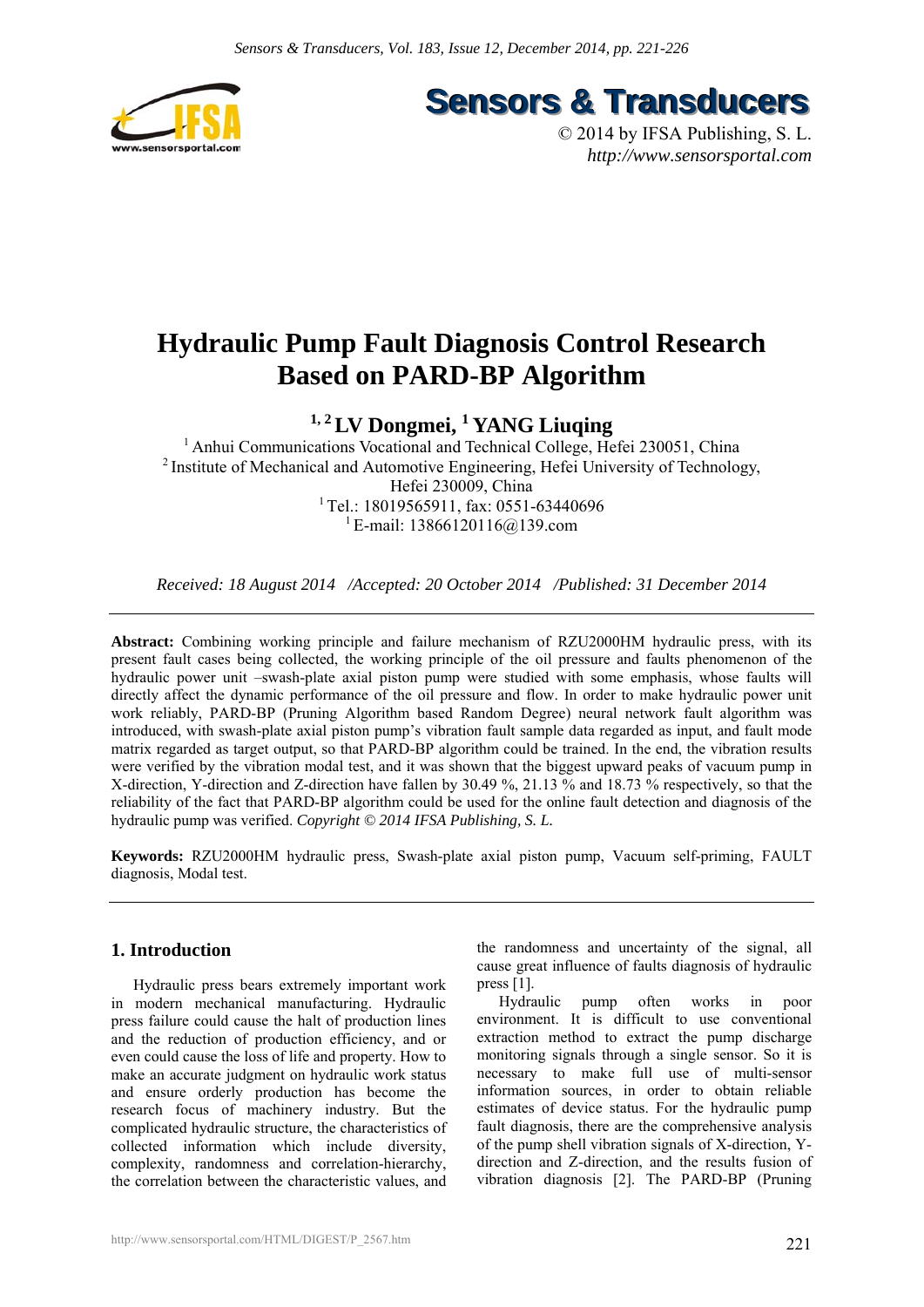Algorithm based Random Degree) neural network is used to diagnose the vibration signal of every direction, and to fuse the results of vibration diagnosis. According to relevant statistics [3, 4], China metallurgical department equipment maintenance cost is as high as 25 billion RMB every year. If the state detection and fault diagnosis technology have popularization and application, which could reduce accident rate, save maintenance cost and possess huge potential economic value. This article focuses on fault diagnosis of hydraulic pump hydraulic power components, treatment of algorithm for calculation and fault phenomenon, then the vibration test instrument is used to test and verify the reliability of algorithm.

## **2. Hydraulic Power Components**

## **2.1. Working Principle**

As the research object, large CNC type single and double dynamic RZU2000HM rapid sheet drawing hydraulic press (Fig.1) is used widely in processing technology of sheet metal, such as stamping, bending, pressing. Because the kind of finished products manufactured goods have the characteristics of shape and dimensional accuracy, high efficiency, stable processing of low cost and are suitable for mass production, which is widely used in automobiles, tractors, ships, kitchen utensils, aircraft and other industries of sheet covering parts processing production [5].



Fig. 1. RZU2000HM sheet drawing hydraulic press.

As the power components of the hydraulic system, it provides the hydraulic pressure with necessary oil. Compared with other forms of positive displacement pump, the swash-plate axial piston pump can obtain higher working pressure, compact size of unit power and high volume efficiency. Airtight work space, which is formed by the piston, cylinder block and oil distribution disc, increases gradually form a partial vacuum and achieves the oil absorption, and it is the hydraulic oil closed in oil pipe to transmission hydraulic power. Because of the huge appearance of the hydraulic press, and many components, it is difficult to remove and maintenance the hydraulic press when the fault occurs. It is necessary to research intelligent fault diagnosis system of power element, which can find fault more rapidly and accurately, operate simply and avoid remove.

## **2.2. Common Faults of Plunger Pump**

The vibration signal of plunger pump is collected when it is working normally and breaking down, and the following 6 kinds of common faults are selected: abnormal wear, anomaly oil temperature, oil distribution plate cylinder body wear, inclined plate wear, too large noise, and the oil leakage. Using parameters as the characteristic parameters, such as peak, root mean square value and pulse index [6, 7].

The calculation methods of parameters respectively are:

$$
Peak: P_{\text{max}} = \text{max} \ (P)
$$

Peak-to-peak value:  $P_{\text{pp}} = P_{\text{max}} - P_{\text{min}}$ 

Root-mean-square value: 
$$
P_{\text{rms}} = \left| \frac{1}{N} \sum_{i=1}^{N} \sqrt{P_i} \right|
$$

Waveform indicators:  $W_f = P_{\text{rms}} / |\bar{P}|$ , among

2

this formula, 
$$
\overline{P}
$$
 is the mean;

Peak metric: 
$$
K_f = P_{\text{max}}/P_{\text{rms}}
$$
  
pulse index:  $C_f = P_{\text{max}}/|\bar{P}|$ 

Experimental device is DH5922N dynamic signal testing analyzer of Donghua co., LTD. Due to space limitations, vibration acceleration measured values of normal and various fault state are not given here. Gathering vibration signals of the hydraulic pump when it is working normally and have malfunctions, such as cylinder wear, oil temperature anomalies, oil distribution plate wear, inclined plate wear, too much noise and the oil leakage. For vibration data network extract training of the horizontal direction (X-direction), vertical direction (Y-direction) and axial direction (Z-direction). Extracting 6 sets data of every fault for feature extraction, collecting 150 points every group of data, and training the characteristic signal processing, the data will be input to the neural network.

Building up the above seven kinds of fault symptom table of the horizontal direction (X-direction), vertical direction (Y-direction) and axial direction (Z-direction), which is hydraulic pump work properly (F0) and cylinder wear (F1), anomaly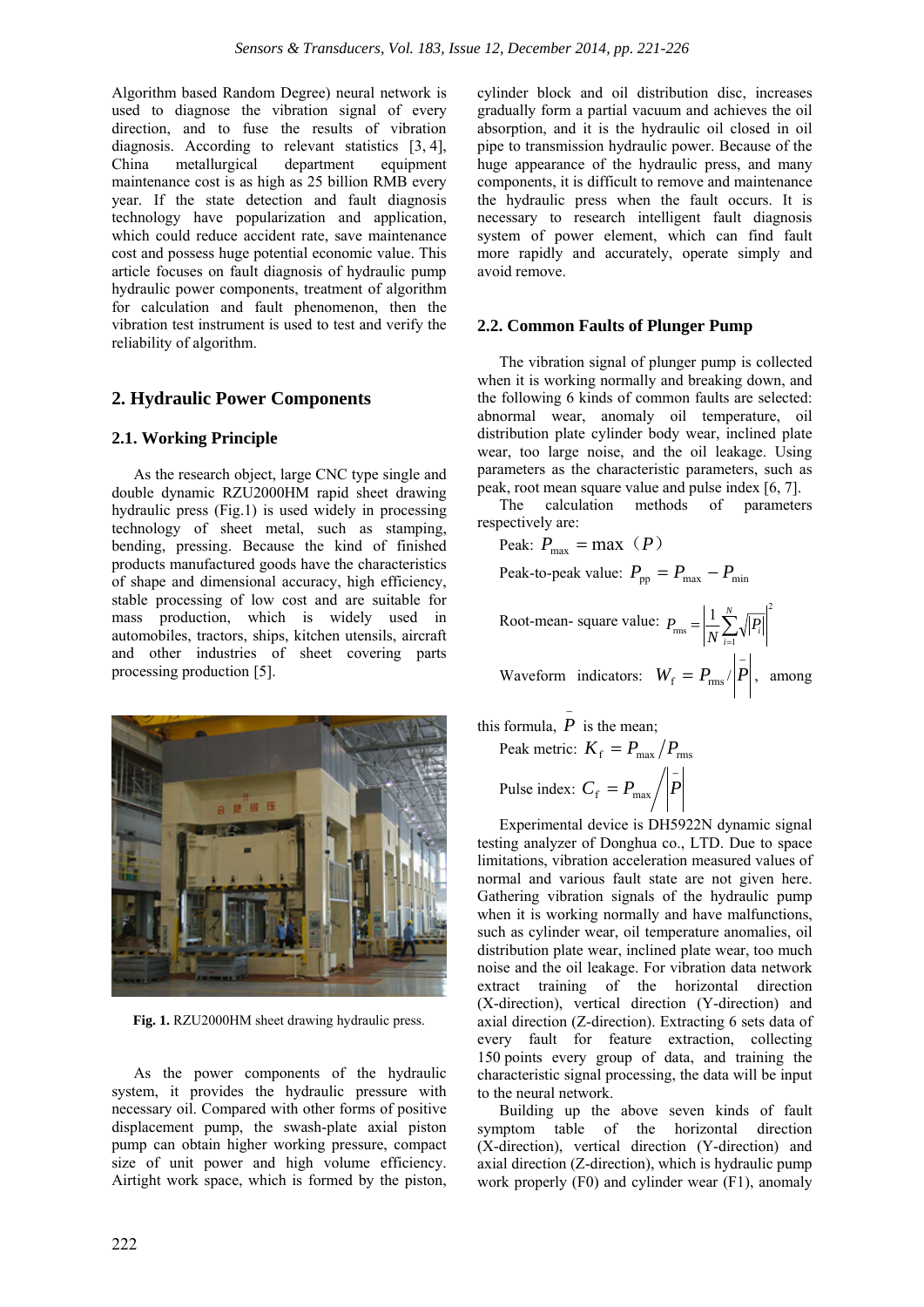oil temperature (F2), the oil distribution disc wear (F3), inclined plate wear (F4), too large noise (F5) and oil leakage (F6). Fault symptom table of the X-direction is listed only, as shown in Table 1, the failure mode of the above state table as shown in Table 2.

**Table 1.** Swash-plate axial piston pump fault symptom table (horizontal/X-direction).

| <b>Parameter</b>           | Peak     | Peak-to-peak       | Root-mean-square | Waveform               | Peak metric                | <b>Pulse</b>         |
|----------------------------|----------|--------------------|------------------|------------------------|----------------------------|----------------------|
| <b>Failure mode</b>        | P<br>max | value $P_{\alpha}$ | value $P$<br>rms | indicators $W_{\rm c}$ | $K_{\scriptscriptstyle c}$ | index $C_{\epsilon}$ |
| Normal                     | 0.5268   | 0.6379             | 0.4376           | 0.6325                 | 0.6175                     | 0.6248               |
| Cylinder wear              | 0.4218   | 0.3978             | 0.3366           | 0.4097                 | 0.3725                     | 0.4421               |
| Anomaly oil temperature    | 0.3365   | 0.3962             | 0.6158           | 0.3003                 | 0.6200                     | 0.3119               |
| Oil distribution disc wear | 0.4456   | 0.3811             | 0.6031           | 0.4568                 | 0.6059                     | 0.4113               |
| Swash plate wear           | 0.5233   | 0.6011             | 0.4425           | 0.4473                 | 0.4701                     | 0.3668               |
| Too much noise             | 0.4420   | 0.5133             | 0.2716           | 0.4567                 | 0.3263                     | 0.5112               |
| Oil spill                  | 0.5137   | 0.4579             | 0.4497           | 0.5683                 | 0.4576                     | 0.5199               |

**Table 2.** Failure mode tables.

| <b>State</b><br><b>Failure mode</b> | F1 | F2       | F3 | <b>F4</b> | F5 | F6 |
|-------------------------------------|----|----------|----|-----------|----|----|
| Normal                              |    |          |    |           | 0  |    |
| Cylinder wear                       |    |          |    |           | 0  |    |
| Anomaly oil temperature             |    |          |    |           | 0  |    |
| Oil distribution disc wear          |    | 0        |    |           | 0  |    |
| Swash plate wear                    |    | 0        |    |           |    |    |
| Too much noise                      |    | 0        |    |           |    |    |
| Oil spill                           |    | $\Omega$ |    |           | O  |    |

To verify the effectiveness of the fault diagnosis of hydraulic power components, introduce PARD-BP algorithm for network structure.

## **3. Fault Diagnosis of Plunger Pump Based on PARD-BP**

#### **3.1 Fault Detection Diagnosis Design**

Because of the plunger pump work disturbance by external factors such as dust, moisture, to curb its impact on the state monitoring, the following monitor is designed [2, 8].

$$
\dot{V} = T_o V + G_o B_l I + K_o Y
$$
  

$$
\hat{E} = V + H_o Y,
$$

where  $V$  is the state vector of monitor;  $E$  is the state estimation vector of hydraulic pump. Defining state error  $\overline{E} = E - \hat{E}$ , output residuals  $\rho = Y - \hat{Y}$ . Combining with the plunger pump model

$$
\dot{E} = AE + B_1I + B_2W
$$

$$
Y = C_yE + D_{y1}I
$$

Trouble-free plunger pump status is stable working performance, in combination with the acceleration dynamic parameter extraction and optimization of plunger pump fault diagnosis, and the algorithm is studied. The network model of the hydraulic pump fault diagnosis is shown in Fig. 2.

#### **3.2. PARD-BP Genetic Algorithm**

With the algorithm convergence properties of the network structure, simplified pruning and implication of its reviewing random event selection problem, PARD-BP genetic algorithm is better than ordinary genetic algorithms. To illustrate the availability of PARD-BP genetic algorithm, axial plunger pump fault data samples are input, fault mode goal matrix are output, and BP algorithm is trained.



**Fig. 2.** Network model of the hydraulic pump fault diagnosis.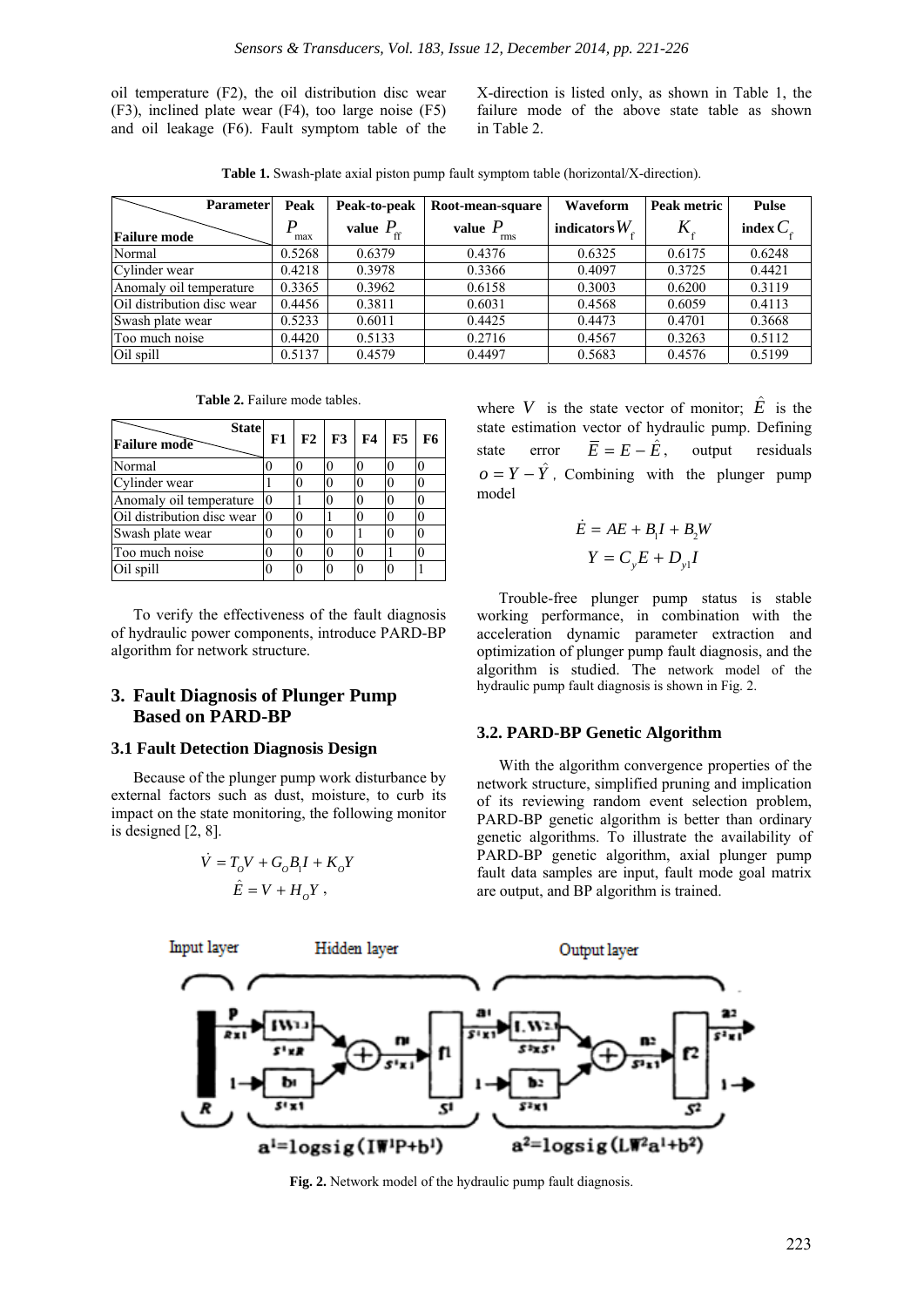First of all, the output goals matrix is  $a^{2} = \text{logsig}(LW^{2} * (\text{logsig}(IW^{1}P + b^{1})) + b^{2})$  among this formula:

$$
W^{1} = \begin{bmatrix} w_{1,1}^{1} & w_{1,2}^{1} & \dots & w_{1,10}^{1} \\ w_{2,1}^{1} & w_{2,2}^{1} & \dots & w_{2,10}^{1} \\ \dots & \dots & \dots & \dots \\ w_{k,1}^{1} & w_{k,2}^{1} & \dots & w_{k,10}^{1} \end{bmatrix} \quad b^{1} = \begin{bmatrix} b_{1}^{1} \\ b_{2}^{1} \\ \dots \\ b_{k}^{1} \end{bmatrix}
$$

$$
W^{2} = \begin{bmatrix} w_{1,1}^{2} & w_{1,2}^{2} & \dots & w_{1,k}^{2} \\ w_{2,1}^{2} & w_{2,2}^{2} & \dots & w_{2,k}^{2} \\ \dots & \dots & \dots & \dots \\ w_{9,1}^{2} & w_{9,2}^{2} & \dots & w_{9,k}^{2} \end{bmatrix} \quad b^{2} = \begin{bmatrix} b_{1}^{2} \\ b_{2}^{2} \\ \dots \\ b_{9}^{2} \end{bmatrix}
$$

To set up the network, setting goals choosetraining error and the initial learning rate to 0.008, the initial weights of the random number interval (1, 1), learning function is not set, initializing networks, and collecting fault diagnosis sample data of hydraulic pump.

## **3.3. Fault Diagnosis of Plunger Pump Based on the Algorithm**

The fault diagnosis model of plunger pump based on genetic algorithm consists of two parts – genetic algorithm optimization calculation and plunger pump failure integration of numerical simulation. Compared with other traditional optimization algorithm, genetic algorithm does not require derivative or other auxiliary information, can realize the process of evolution in nature to approximation problem of the optimal solution only by imitating screening successful gene, can deal with fault diagnosis and optimization problems of the working process hydraulic pump.

The algorithm has strong robustness and good global search ability [9, 10].

Through the PARD-BP network, testing fault data samples of the hydraulic pump, have taken history fault samples vibration signal collection of X-direction normalize processing. As the network input matrix, taking cylinder wear (F1), the oil distribution disc wear (F3), a set of each, and swash plate abrasion (F4) two sets of fault data, input matrix is sorted out, as shown in Table 3.

**Table 3.** Fault data samples (horizontal/X-direction).

| Cylinder wear (Sample 1)              |        | $0.3125$   $0.3097$   $0.4765$   $0.5261$   $0.4201$   $0.3845$   $0.3652$   $0.5643$ |  |                     |         |
|---------------------------------------|--------|---------------------------------------------------------------------------------------|--|---------------------|---------|
| Oil distribution disc wear (Sample 2) |        | $0.3085$   $0.2876$   $0.4236$   $0.4011$   $0.3173$   $0.3065$   $0.2937$            |  |                     | -0.6767 |
| Swash plate wear (Sample 3)           |        | $0.2389$   $0.2673$   $0.2543$   $0.2306$   $0.3502$   $0.2876$                       |  | $0.2645 \pm 0.6473$ |         |
| Swash plate wear (Sample 4)           | 0.5291 | 0.5627   0.5864   0.5683   0.3092   0.4563   0.4785   0.3557                          |  |                     |         |

The structural parameters of the level (X-direction) vibration after the neural network training are shown in Table 4, thus it can be seen that the object after pruning, number of hidden layer nodes by 18 down to five. Adopting the trained network structure of fault data samples for testing, the results as shown in Table 5. The output results of the table for further processing, take its output matrix, the table of fault diagnosis model, and diagnosis conclusion. What can be seen from Table 6, network diagnosis result of PARD-BP are in complete accord with actual test results. Through the analysis, we can see that PARD-BP network can identify the different forms of faults, and can make accurate fault diagnosis. To confirm that the method is effective, the test and simulation test will be given.

**Table 4.** Vibration parameters simplification (level/X-direction).

| Initial value of level/X-direction               |  |  |  |  |                                                                                        |  |  |  |
|--------------------------------------------------|--|--|--|--|----------------------------------------------------------------------------------------|--|--|--|
|                                                  |  |  |  |  | $-0.3226$ $-0.2828$ $0.1027$ $0.1271$ $-0.1165$ $0.085$ $-0.073$ $-0.4238$ $-0.4653$   |  |  |  |
|                                                  |  |  |  |  | $-0.1578$ $-0.4764$ $-0.1089$ $0.1783$ $-0.3895$ $-0.4563$ $0.1124$ $0.1016$ $-0.4329$ |  |  |  |
| Value of the training                            |  |  |  |  |                                                                                        |  |  |  |
| $-7.055463$ 5.182612 -1.837596 2.587431 3.758632 |  |  |  |  |                                                                                        |  |  |  |

#### **Table 5.** Sample data.

| Cylinder wear (Sample 1)              | 0.1564 | 0.1453 | 0.9836 | 0.0000 | 0.0000 | 0.0125 |
|---------------------------------------|--------|--------|--------|--------|--------|--------|
| Oil distribution disc wear (Sample 2) | 0.0021 | 0.9964 | 0.1382 | 0.0000 | 0.0009 | 0.0000 |
| Swash plate wear (Sample 3)           | 0.0003 | 0.1469 | 0.0005 | 0.9894 | 0.0000 | 0.0059 |
| Swash plate wear (Sample 4)           | 0.0890 | 0.0000 | 0.0002 | 0.9952 | 0.0007 | 0.0017 |

**Table 6.** Network diagnosis of PARD-BP.

| Sample No. | <b>Failure mode</b> |  |  |  |  | Diagnosis conclusion |                            |
|------------|---------------------|--|--|--|--|----------------------|----------------------------|
| Sample 1   |                     |  |  |  |  |                      | Cylinder wear              |
| Sample 2   |                     |  |  |  |  |                      | Oil distribution disc wear |
| Sample 3   |                     |  |  |  |  |                      | Swash plate wear           |
| Sample 4   |                     |  |  |  |  |                      | Swash plate wear           |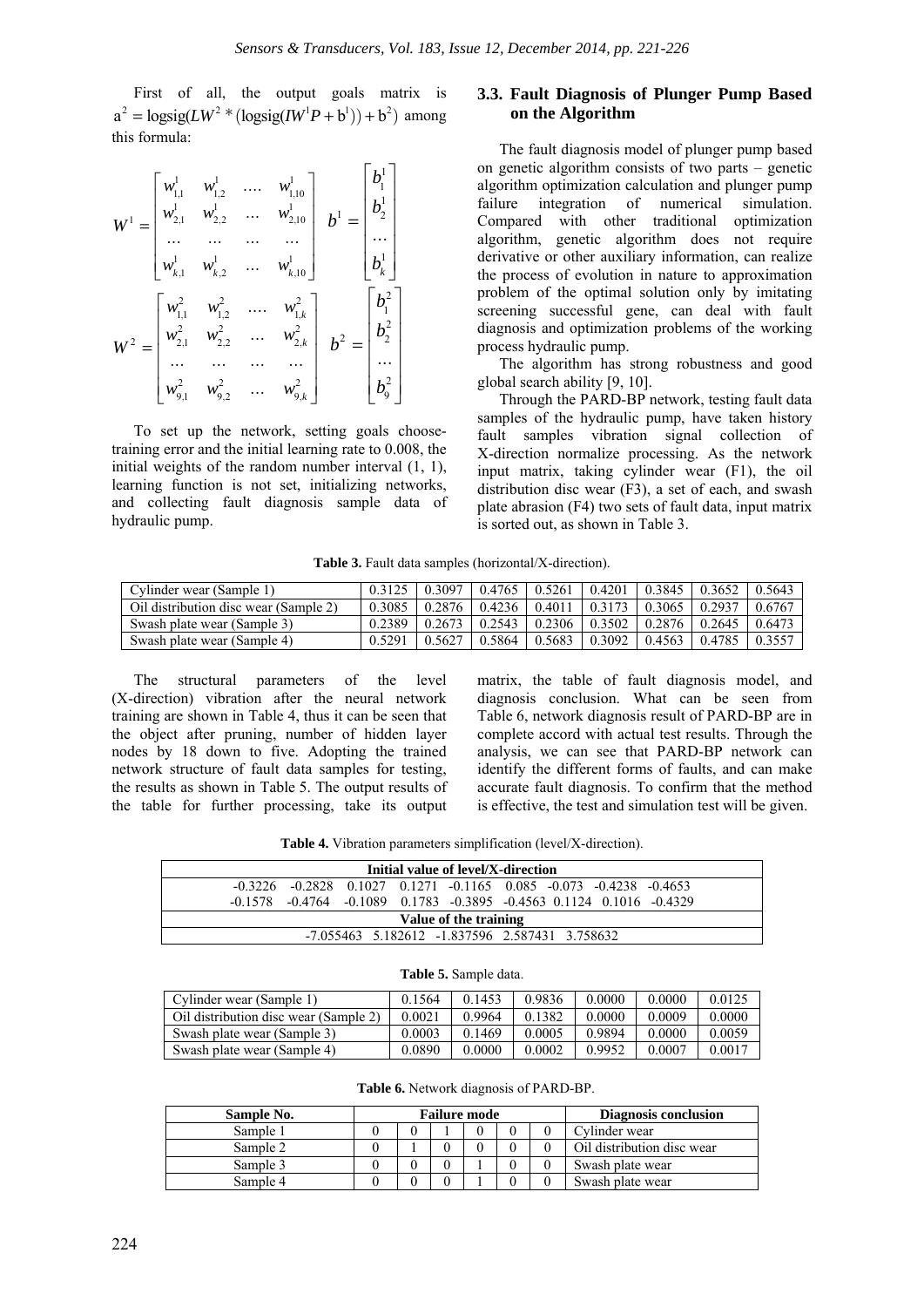## **4. Optimization Analysis of Experimental Result**

To test and verify the reliability of algorithm, using the single-point excitation vibration picking method [11], modal analysis test was carried out on the hydraulic pump, through experiment decorate 900 points (six test points, each test point is the X-direction, Y-direction and Z-direction, partial test 50 times every direction) to collect data [11, 12]. In addition to the modal test of hydraulic pump under static condition, continuous incentives in the corresponding points of hydraulic pump were adopted to acquire respective vibration signal. ANSYS Harmonic Response module was chosen, hydraulic pump model was imported, and equivalent harmonic force was applied to X-direction, Y-direction and Z-direction of hydraulic pump, which only affects the size of the exciting force

amplitude, have no effect on the frequency response curve of distribution. Analysis of frequency range of 0-200 Hz, in order to make the simulation of the vibration is more approximate to the actual situation.

There is an obvious peak value of X-direction relative amplitude frequency curve between 18-23 Hz, the order modal is that the hydraulic pump swings along X-direction. There is a peak around 40 Hz, which shows the pump reverse with X-direction and swings along the Y-direction. There is an obvious peak between 65-70 Hz when the hydraulic pump swings along Y-direction and turns around Y axis.

There is an obvious peak between 135 Hz, using the same loading mode and optimizing harmonic response analysis of the hydraulic pump finite element model [11], and extracting the relative displacement amplitude frequency curves of X-direction, Y-direction and Z-direction (Fig. 3).



**Fig. 3.** Relative displacement amplitude frequency curve after the optimization.

Data in the Table 7 shows that the frequency values of basic were improved by optimizing all directions of frequency values corresponding to amplitude-frequency curve peak, and the largest increase was 9.37 %. Optimized amplitude-frequency curve peak of all directions also have different

amplitude reduced, the largest peak of X-direction, Y-direction and Z-direction has fallen by 30.49 %, 21.13 % and 18.73 % respectively, to illustrate that the dynamic performance of hydraulic pump are improved.

|  | Table 7. Relative displacement amplitude frequency change of hydraulic pump. |  |  |  |
|--|------------------------------------------------------------------------------|--|--|--|
|  |                                                                              |  |  |  |

|                       | Relative displacement amplitude frequency curve of X-direction |                                                                |                       |                                       |                  |  |  |
|-----------------------|----------------------------------------------------------------|----------------------------------------------------------------|-----------------------|---------------------------------------|------------------|--|--|
|                       | Original value                                                 |                                                                | <b>Optimal value</b>  | Frequency<br>variation $(\% )$        | of largest       |  |  |
| <b>Frequency</b> (Hz) | Peak (m)                                                       | Frequency (Hz)<br>Peak (m)                                     |                       |                                       | peak $(\% )$     |  |  |
| 21.45                 | $4.27 \times 10^{-5}$                                          | $3.68 \times 10^{-5}$<br>23.46                                 |                       | 9.37%                                 | $-13.82%$        |  |  |
| 40.59                 | $1.64\times10^{-5}$                                            | 40.59                                                          | $1.14\times10^{-5}$   | $\Omega$                              | $-30.49%$        |  |  |
| 66.49                 | $3.18\times10^{-5}$                                            | 70.13                                                          | $2.80\times10^{-5}$   | 5.47%                                 | $-11.95%$        |  |  |
| 137.43                | $3.65 \times 10^{-5}$                                          | 140.21                                                         | $2.97\times10^{-5}$   | 2.02%                                 | $-18.63%$        |  |  |
|                       |                                                                | Relative displacement amplitude frequency curve of Y-direction |                       |                                       | <b>Variation</b> |  |  |
| Original value        |                                                                |                                                                | <b>Optimal value</b>  | <b>Frequency</b><br>variation $(\% )$ | of largest       |  |  |
| <b>Frequency (Hz)</b> | Peak (m)                                                       | Frequency(Hz)                                                  | Peak $(m)$            |                                       | peak $(\% )$     |  |  |
| 40.02                 | $2.12\times10^{-5}$                                            | 40.02                                                          | $1.76 \times 10^{-5}$ | $\Omega$                              | $-16.98%$        |  |  |
| 117.69                | $1.94 \times 10^{-5}$                                          | 119.35                                                         | $1.53\times10^{-5}$   | 1.41%                                 | $-21.13%$        |  |  |
| 138.80                | $4.52\times10^{-5}$                                            | 140.43                                                         | $3.96 \times 10^{-5}$ | 1.17%                                 | $-12.39%$        |  |  |
|                       |                                                                | Relative displacement amplitude frequency curve of Z-direction |                       |                                       | <b>Variation</b> |  |  |
|                       | Original value                                                 |                                                                | <b>Optimal value</b>  | <b>Frequency</b><br>variation $(\% )$ | of largest       |  |  |
| Frequency (Hz)        | Peak (m)                                                       | Frequency (Hz)                                                 | Peak (m)              |                                       | peak $(\% )$     |  |  |
| 98.26                 | $2.19\times10^{-5}$                                            | 98.26                                                          | $1.82\times10^{-5}$   | $\Omega$                              | $-16.89%$        |  |  |
| 137.71                | $4.35\times10^{-5}$                                            | 140.40                                                         | $3.73 \times 10^{-5}$ | 1.95%                                 | $-14.25%$        |  |  |
| 167.61                | $2.51 \times 10^{-5}$                                          | 170.30                                                         | $2.04 \times 10^{-5}$ | 1.60%                                 | $-18.73%$        |  |  |